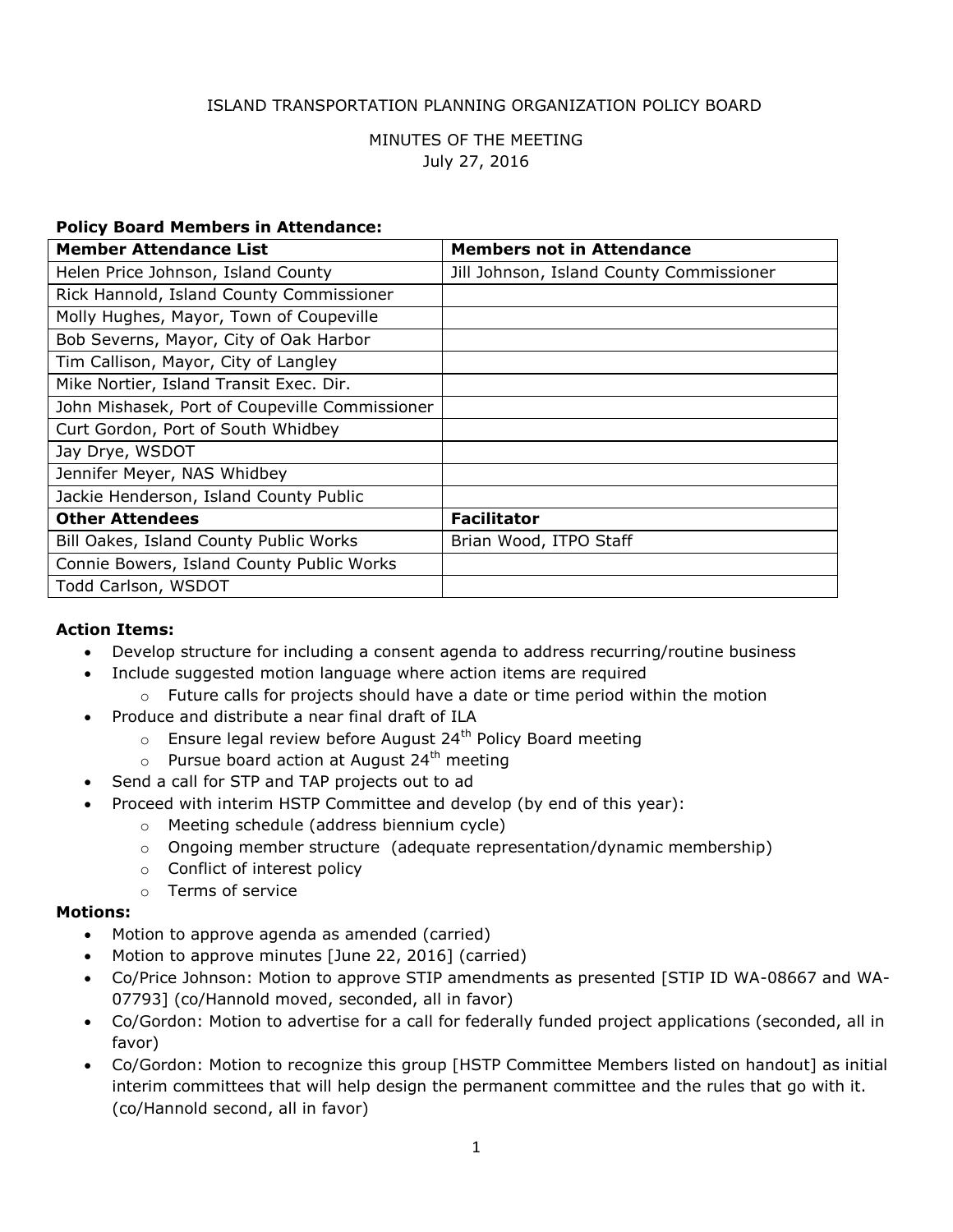- o Additional comments:
- $\circ$  Co/Mishasek: "the motion doesn't sound like that motion limits them from having additional members."
- o Co/Gordon: "Trying not to limit anything."
- $\circ$  Co/Hannold: "The group is evolving as we go."

## **Call to Order/Changes to Agenda**

- The Island Transportation Planning Organization (ITPO) Policy Board met in the Island County Commissioners Hearing Room on July 27, 2016. The meeting was called to order at approximately 11:00 AM by Chair Price Johnson.
- Brian Wood requested change of HSTP Progress from Update to Action item.

# **STIP Amendments (motion/discussion)**

- Two sidewalk ramp projects (STIP ID's: WA-08667 and WA-07793) on SR 20/525 require cost amendments to the statewide transportation improvement program:
	- $\circ$  Preliminary engineering phase deleted from the Coupeville project (obligated in 2015) and construction phase costs were increased.
	- o Cultus Bay construction costs were increased.
- Island County (lead planning agency) must approve (through ITPO process) amendments to projects within our transportation planning jurisdiction.
- Amendments will be periodic as WSDOT identifies opportunities, or changes in available funding for projects across the state.
- Approval of amendments is an administrative formality rather than an opportunity for input
- WSDOT amendments (and minutes) appropriate for consent agenda in the future

# **Call for Projects (motion/discussion)**

- Federal project funding sources: Surface Transportation Program Transportation Alternatives were reviewed briefly along with the ITPO's requirement to meet funding obligation targets each year.
	- $\circ$  A list of projects for the coming years, with planned obligations that collectively meet the yearly targets, ensures that we will be able to spend the funds that come to us.
- Advertising a call for projects will provide sponsors with a 6 week window to submit applications.
- Calls have been yearly, but the goal is every other year

## **RTPO Draft ILA and Resolutions Update**

- Updated ILA was sent to legal counsel and Prosecuting Attorney Dan Mitchell is assisting with final edits.
- ITPO staff are continuing to work with WSDOT to refine ILA
	- $\circ$  Recommendation from WSDOT: "the simpler the better" with specifics moved to the bylaws
- Dan Mitchell is also helping with bylaw revisions as needed to support ILA language
- Near final draft will go out in next few days to allow members time for review before approval at August 24<sup>th</sup> Policy Board meeting.
- Coupeville and Island County resolutions have been signed-others will be signed after final ILA review
- RTPO designation packet submittal still targeted for September, 2016